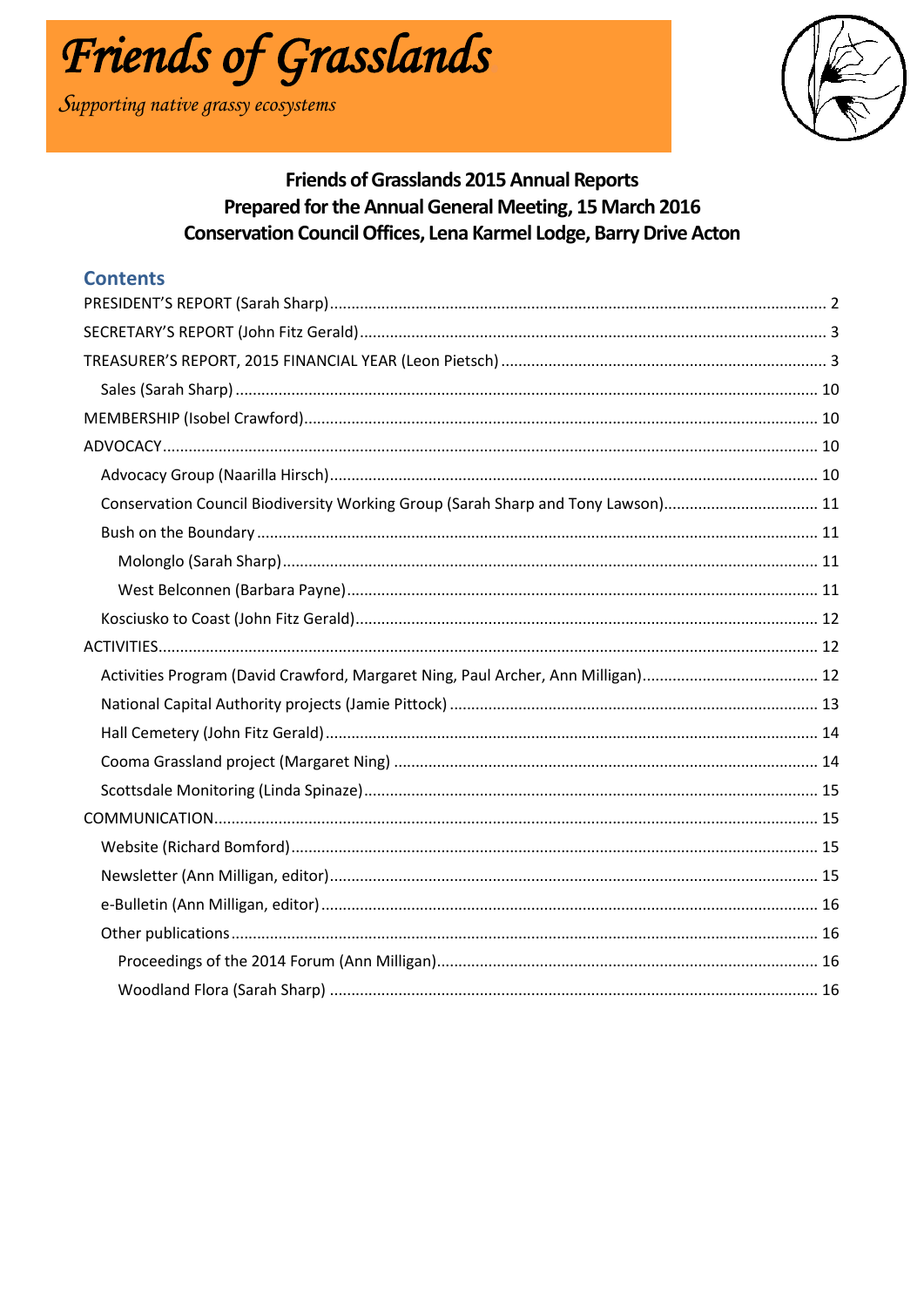# <span id="page-1-0"></span>**PRESIDENT'S REPORT (Sarah Sharp)**

After such a busy year in 2014, when we celebrated our 20 years of advocating for grasslands and other grassy ecosystems, 2015 was somewhat more 'normal' – running activities for members and others, advocating, undertaking on-ground work, publishing newsletters and occasional larger publications and working with other groups and government. How much has been achieved is reflected in this report. The FOG committee and other members of FOG provide amazing support, encouragement and passion, resulting in a most successful and well-respected volunteer organisation.

Out of all that has happened, the following items from 2015 stand out for me.

The five members of the Activities Group organised some spectacularly successful activities this year, with an increase in the number of activities and range of activities, resulting in a large increase in the number of attendees, and we gained new members. Well done, Activities group.

With the adoption of the North Gungahlin Strategic Environmental Assessment (SEA), the FOG advocacy group were not having to provide input into many small development proposals, having earlier been involved in discussions with government during the preparation of the SEA. The effectiveness of this approach in providing long-term outcomes for conservation is still to be determined, but it does appear to be a better way of planning and implementing conservation in the urban context, with a much more efficient use of community and government resources, and more assured outcomes for conservation. Nevertheless the on-going and continual loss and degradation of areas of grassland and woodland is of real concern, and there is no clear message whether the role of offsetting is at all effective in slowing down that loss.

Two major pieces of work were published this year. Ann Milligan, with extensive help from Helen Horton (Naarilla Hirsch's mother) edited the transcribed talks and presentations from the 2014 FOG forum. These papers are an extremely important record of the state of the art of grassy ecosystem conservation, and I recommend wholeheartedly that you take a good look at them. We decided that it would be prohibitively expensive to produce multiple copies, and, with the excellent access provided by internet, people can access them individually as they wish from our website and download the entire proceedings or parts of them, as they require. The other publication was of course, the long-awaited Woodland Flora, published just before Christmas (more below).

As always our relationships with other community groups and government and non-organisations is very effective and mutually beneficial, whether it is to advance on-ground achievements, share knowledge, share the work-load of preparing submissions or provide input into policy or programs. Personally a highlight in this year has been the opportunity to work with Molonglo Catchment Group and the Buru Ngunawal Aboriginal Corporation and others on the enhancement of the condition of the inadequately named Block 2 Section 128 Yarralumla woodland. I have felt very privileged to be in a position to learn and absorb so much more about Aboriginal custodianship, and to be involved in this project. FOG is enhanced by this opportunity to work as a partner in this project, in which Indigenous management is the pivotal point around which the on-ground work and advocacy occurs.

I am standing down as President of FOG this year, having held this position for three years. It has been an extremely interesting experience, requiring me to step well out of my comfort zone, but I feel very fortunate to have been so involved in many projects and to see FOG move forever onwards, as it evolves with time and issues change, whilst retaining its strengths and integrity that have always been a major feature of the organisation. I am very grateful for all the amazing support from committee members and others, as well as the encouragement and involvement of other FOG members and associated community groups, with special thanks to my husband Phil, for his patience and support and help over the last year in particular. I will be staying on the Committee, and will continue to provide support and assistance as required.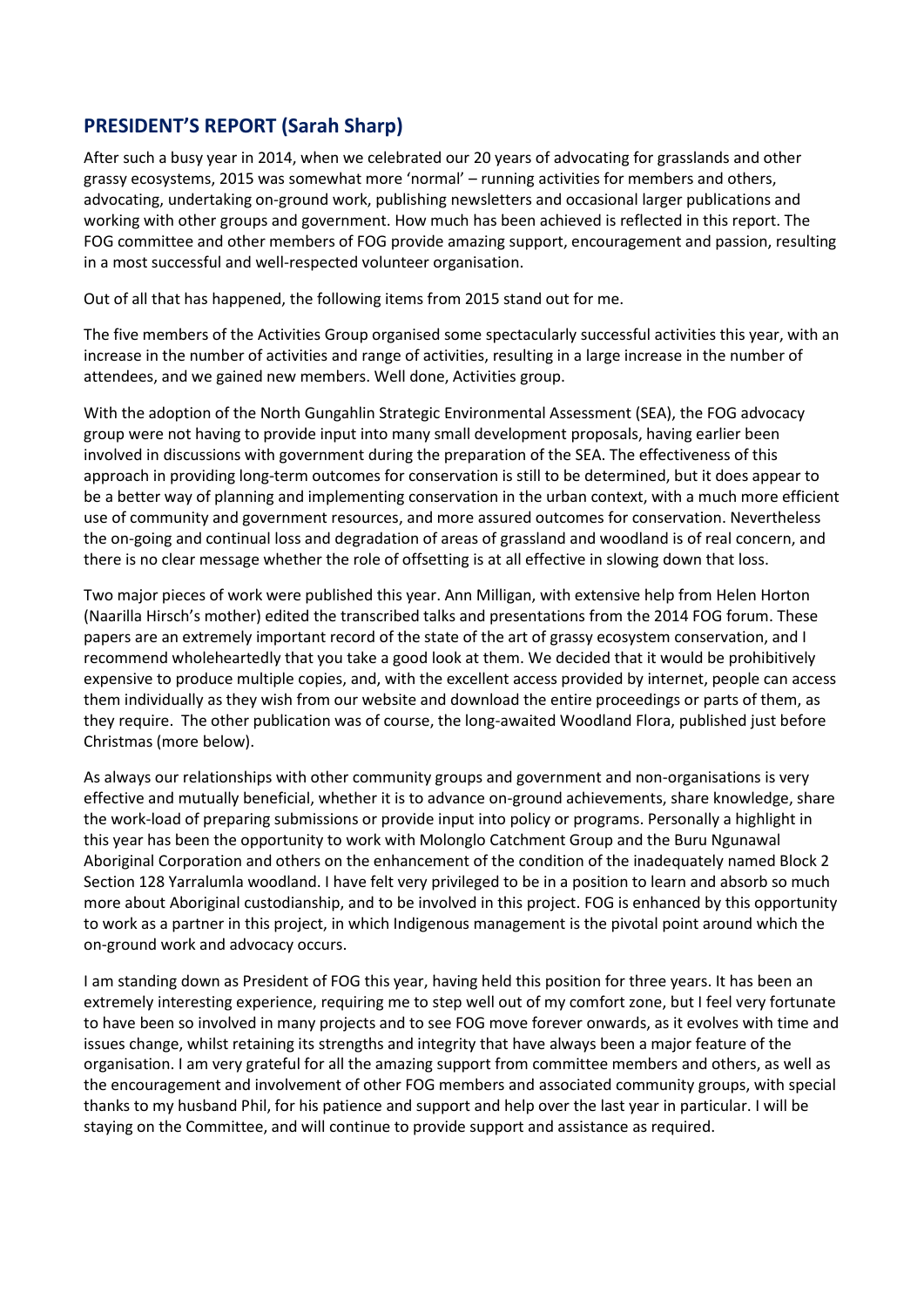# <span id="page-2-0"></span>**SECRETARY'S REPORT (John Fitz Gerald)**

During 2015, the FOG secretary's role continued to be successfully shared among a small group of committee members and continues to simplify the approach to the secretarial duties.

Correspondence was received and sent mostly by email, but the PO Box continues to be an important way for FOG to be contacted. All items of mail, incoming and outgoing, continue to be stored electronically using Dropbox.

Throughout the year, over 170 items of incoming correspondence and 20 of outgoing were filed. Perhaps the most significant relate to FOG's constitutional revisions as approved by last year's AGM and the consequent acceptance of FOG's application for Deductible Recipient Status. FOG has not received advice of the outcome as yet.

# <span id="page-2-1"></span>**TREASURER'S REPORT, 2015 FINANCIAL YEAR (Leon Pietsch)**

### **Introduction**

FOG has traditionally maintained two sets of accounts, each with its own bank account. The Publication Account covers the production and distribution of publications, and the General Account covers all other FOG activities. The General Account has been split into four sub-accounts to help manage and monitor several distinct FOG activities, but they still all operate using the same bank account. The sub-accounts are the Working Sub-account, the Grants Sub-account, the Investment Fund Sub-account, and the Forum Subaccount.

A third bank account, for the "Friends of Grasslands' Public Fund", was opened this year as a vehicle for taxdeductible donations to be made to FOG. However, the Fund is not yet operational as it does not yet have Government approval, and therefore no financial report has been prepared for it.

As previously, the accounts are presented on an accruals basis, rather than a cash basis. See the note at the end of this report for more explanation.

The 2015 accounts have been audited and accepted by Pauline Hore JP (ACT), BEc, CPA.

#### **General account**

#### *Working Sub-account*

Membership subscriptions are the main income source for the Working Sub-account (\$4,620 out of a total \$5,609), with newsletter and administration costs being the largest area of expenditure (\$2,381 out of a total \$6,568). There was also a significant transfer (\$2,246) to the Grants Sub-account to cover the 2014 and 2015 GST shortfall between ACT Government grant receipts and FOG expenditure incurred fulfilling the grant obligations. This is discussed further under the Grants Sub-account section below.

There was a deficit of \$960 for the year for the Working Sub-account, compared to a \$299 deficit in 2014. As a result, as shown in the balance sheet, the accumulated funds of the Working Sub-account fell from \$13,973 at the start of the year to \$13,014 at the end.

The main reason for the deficit is the recognition that the GST shortfall associated with the ACT Government grant receipts needs to be financed from outside the Grants Sub-account, and the transfer of \$2,246 from the Working Sub-account shown in this year's accounts covers the deficit for both 2014 and 2015.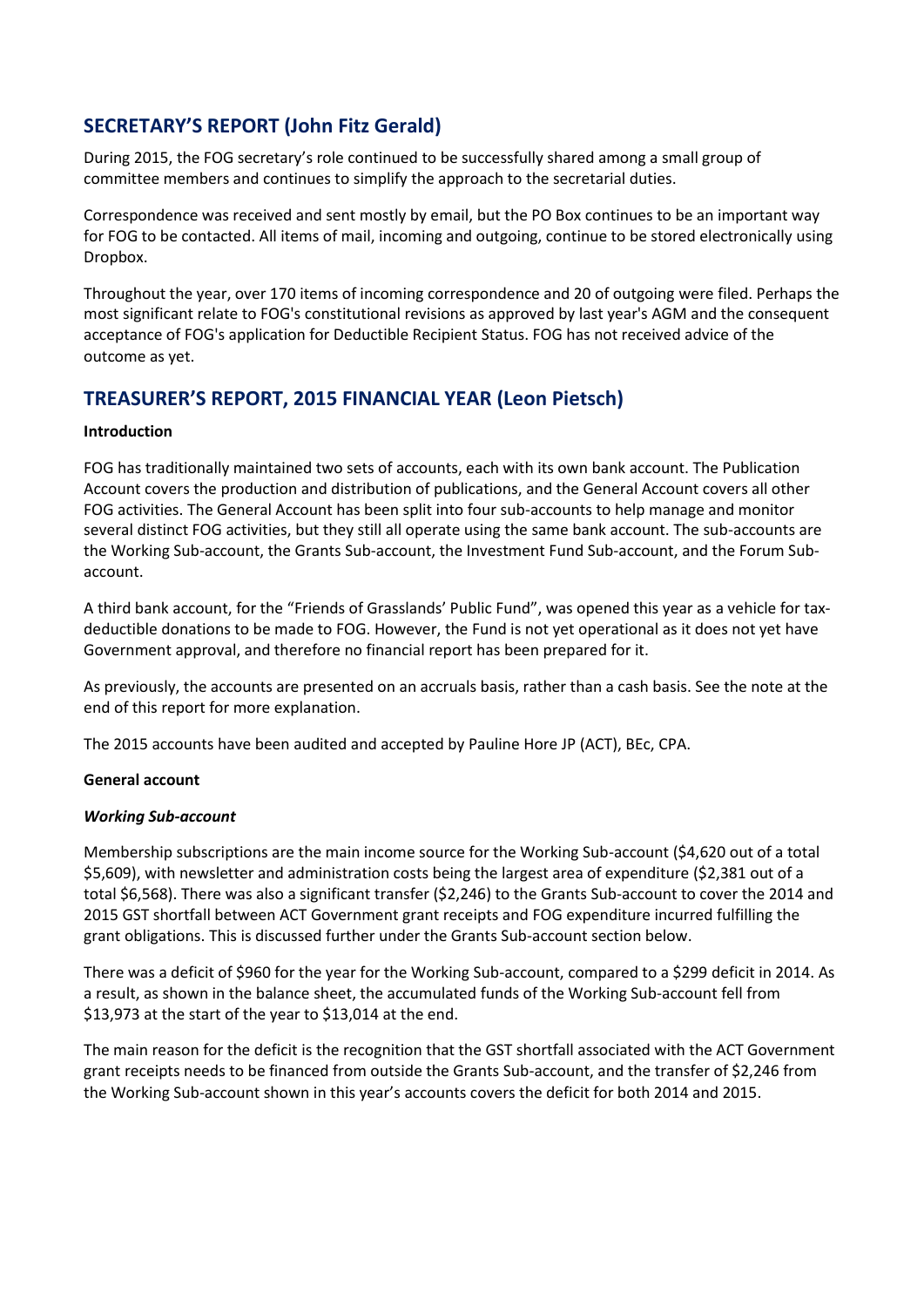#### *Grants Sub-account*

The Grants Sub-account records the income provided to FOG through grants for undertaking specific activities as agreed between FOG and the agencies making the grants. Grant income does not necessarily come evenly across years, and is not necessarily spent in the year that it is received. Therefore the Grants Sub-account can show considerable volatility.

In 2015, no funds were received from the two main traditional sources of grant income, the NCA and Environment and Planning in the ACT Government. However, funds had been received from them at the end of 2014 and further funds are expected in early 2016. Expenditure of grant income in 2015, totalling \$10,486, all related to NCA and Environment and Planning Grants received at the end of 2014.

Funds received through grants from Environment and Planning in the ACT Government do not cover the GST component of purchases that FOG makes under the grant agreement. Therefore FOG has to make up the shortfall from its own funds, amounting to \$2,246 in 2014 and 2015. This is shown in the accounts as income received from the Working Sub-account.

\$14,500 was received at the end of 2015 from Local Land Services in the NSW Government to carry out work in the Cooma area, including Old Cooma Common. In total, funds in the Grants Sub-acount increased by \$6,260 over 2015, leaving \$20,636 accumulated funds at the end of the year.

### *Investment Fund Sub-account*

The Investment Fund Sub-account has been established to make contributions to major projects undertaken by land-holders to protect or improve grasslands. The aim is to have a fund that it is self-sustaining and able to provide \$1,000 a year to a selected project. The Fund's income comprises interest payments from fixed term deposits held in the General Account, and any general donations to FOG.

In 2015, the Investment Fund made a payment of \$1,000 to the Cooma-Monaro Shire Council for work at Old Cooma Common. The value of the Fund at the start of the year equalled \$10,608, and income happened to equal exactly \$1,000. With a payment of \$1,000 and a transfer of \$10 to the Friends of Grasslands' Public Fund, the Fund closed the year with \$10,597.

#### *Forum Sub-account*

A separate sub-account was created to help manage the FOG Forum in 2014. There was still \$6,996 in the Sub-account at the start of 2015. The production of Forum proceedings during 2015 cost \$5,293, and with the payment of some other smaller expenses, the Forum Sub-account ended the year with \$911. The subaccount can now be closed and the remaining funds redirected.

#### *General Account summary*

In total, the General Account received \$23,354 in income and had expenditure of \$24,150, leaving a deficit of \$795. General Account assets decreased by the same amount, to \$45,158 at the end of the year. As shown in the balance sheet, most of this is in the form of bank deposits (\$33,544) and \$14,500 grant money invoiced but not yet received from the NSW Government.

Members sometimes want to know the value of FOG's "uncommitted" funds. In the General Account, the committed funds are those funds in the Grants Sub-account. Of the \$45,158 in the General Account, \$20,636 come from the Grants Sub-account, leaving "uncommitted" funds of \$24,522.

The \$795 deficit in 2015 compares to a surplus of \$3,008 in 2014. But the 2014 figure included a surplus of nearly \$7,000 in the Forum Sub-account, since all revenue from the Forum was generated in 2014 but the cost of producing the proceedings was only met in 2015.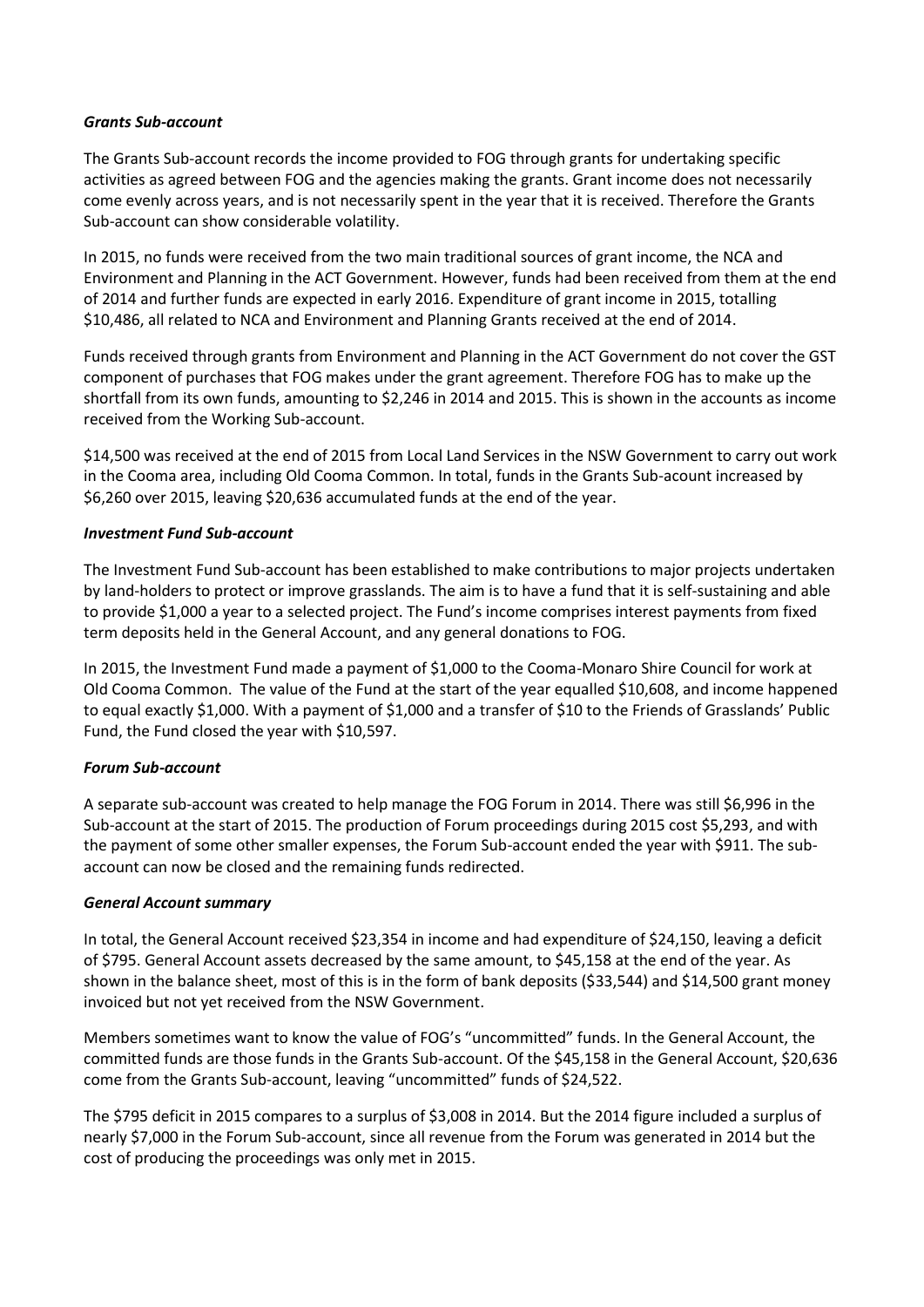### **Publications Account**

As reported elsewhere, the completion and launch of Woodland Flora was a major achievement in 2015. Authoring and manuscript preparation costs totalled \$26,020 and were covered by the Woodland Flora grant funding previously provided, of which \$7,932 remained at the end of the year. There was also \$10,439 remaining of the Grassland Flora grant funding.

Even though Woodland Flora was only released in mid-December, sales of the publication equalled \$3,926 by the end of the year. After netting off the cost of printing publications sold, the net value of all publication sales was \$1,669 and total income for the Publications Account was \$2,362. Thirty three copies of Woodland Flora (worth \$493) were given to people who donated photos or made similar contributions. Postage and handling costs for distributing all publications totalled \$1,638.

At the end of the year, there was \$38,272 in total accumulated funds in the Publication Account, including \$18,371 remaining from the Woodland Flora and Grassland Flora grants. The Publications Account end-year assets were mostly held as bank deposits (\$20,600) and book stocks (\$16,691).

### **Note on accrual accounting**

Under accrual accounting, income and expenditure are mostly recorded when an agreement to a transaction takes place rather than when actual payment occurs. For example, the value of invoices issued by FOG (or received by FOG) in 2015 but not yet paid by the end of the year are included in income (or expenditure). Because the income to be received by FOG had not yet entered the FOG bank account, the amount to be received is included as an end-year asset in the balance sheet item "accounts receivable". Similarly, payments owed by FOG had not yet resulted in a decrease in the FOG bank account, but are included as the end-year liability item "payments pending".

Expenditure on the purchase of equipment such as a chain saw is not included as expenditure in the income and expenditure account, but is recorded as a decrease in bank deposit assets with a corresponding increase in depreciable equipment assets. However, depreciation on such equipment assets is included as an expenditure item in the income and expenditure account. (Annual depreciation has been set at 20 per cent of the purchase price.) Similarly, the purchase of stocks of books such as Woodland Flora is not counted as expenditure in the income and expenditure account, but as an increase in book stocks. When books are sold, the amount FOG paid for those books is called "cost of goods sold" and subtracted from the value of gross sales. Only the net value is counted as income. At the same time, the value of book stocks is decreased by the cost of the goods sold.

### **Apology**

My apologies for not being able to attend this year's FOG AGM and answer any questions in person.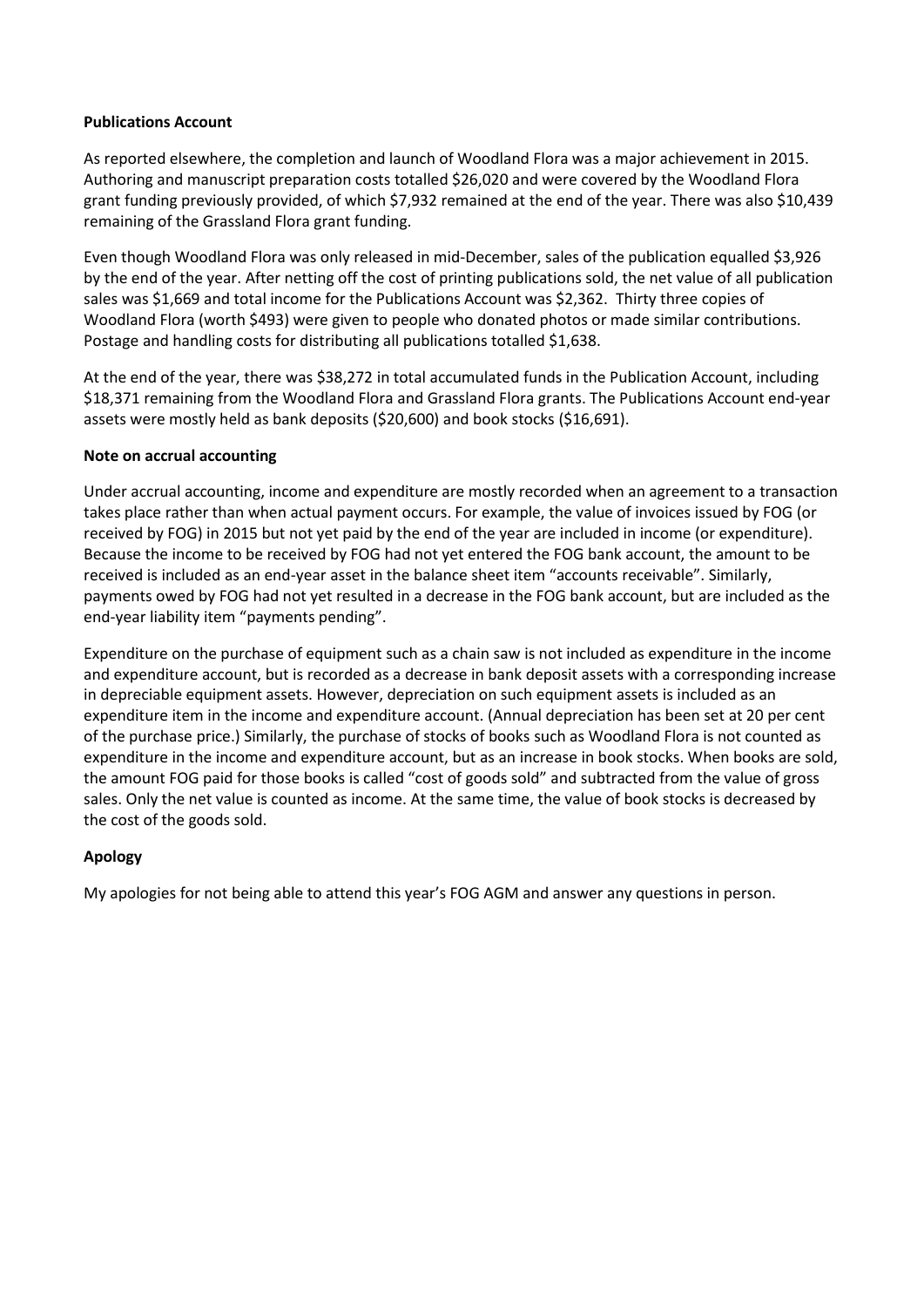# **FOG GENERAL ACCOUNT - INCOME AND EXPENDITURE 2015**

|                                                 |                                            |       | 2015        |        |       | 2014         |          | <b>Note</b>    |
|-------------------------------------------------|--------------------------------------------|-------|-------------|--------|-------|--------------|----------|----------------|
| <b>WORKING SUB-ACCOUNT</b>                      |                                            |       |             |        |       |              |          |                |
| <b>Income</b>                                   |                                            |       |             |        |       |              |          |                |
| Membership                                      | 2014                                       |       |             |        | 2,325 |              |          |                |
|                                                 | 2015                                       | 2,520 |             |        | 1,100 |              |          |                |
|                                                 | 2016                                       | 1,755 |             |        | 415   |              |          |                |
|                                                 | $2017+$                                    | 345   | 4,620       |        |       | 3,840        |          |                |
| <b>Tickets for Anniversary Dinner</b>           |                                            |       |             |        |       | 1,440        |          |                |
| Payments for bettong walk in Mulligans Flat     |                                            |       | 666         |        |       |              |          |                |
| Administrative component of grant funding       |                                            |       |             |        |       | 600          |          |                |
| Merchandise sales                               | Sale income                                | 173   |             |        | 283   |              |          |                |
|                                                 | Less Cost of goods sold                    | (7)   | 166         |        | (218) | 65           |          |                |
| Other                                           |                                            |       | 157         | 5,609  |       | 230          | 6,175    |                |
|                                                 |                                            |       |             |        |       |              |          |                |
| <b>Expenditure</b>                              |                                            |       |             |        |       |              |          |                |
| Newsletter and postage                          |                                            |       | 1,419       |        |       | 2,062        |          |                |
| Administration                                  | Lock-up rent                               | 291   |             |        | 567   |              |          | 1              |
|                                                 | Insurance                                  | 400   |             |        | 400   |              |          |                |
|                                                 | PO Box rent                                | 172   |             |        | 163   |              |          |                |
|                                                 | Other                                      | 99    | 962         |        | 131   | 1,261        |          |                |
| Membership of other organisations               |                                            |       | 195         |        |       | 471          |          | $\overline{2}$ |
| Donations to other organisations                |                                            |       | 345         |        |       |              |          |                |
| Catering for Anniversary Dinner                 |                                            |       |             |        |       | 1,732        |          |                |
| Cost of bettong walk in Mulligans Flat          |                                            |       | 666         |        |       |              |          |                |
| FOG contribution to ACT Govt grant work for GST |                                            |       | 2,246       |        |       |              |          | 3              |
| Depreciation of equipment                       |                                            |       | 262         |        |       | 262          |          |                |
| Other                                           |                                            |       | 474         | 6,568  |       | 686          | 6,474    |                |
| <b>Surplus (Deficit)</b>                        |                                            |       |             | (960)  |       |              | (299)    |                |
| <b>GRANTS SUB-ACCOUNT</b>                       |                                            |       |             |        |       |              |          |                |
| <b>Income</b>                                   |                                            |       |             |        |       |              |          |                |
| NCA grants                                      |                                            |       | $\mathbf 0$ |        |       | 12,000       |          | 4              |
| Environment and Planning, ACT Govt              |                                            |       |             |        |       |              |          |                |
| Grant                                           |                                            | 0     |             |        | 6000  |              |          | 4              |
|                                                 | Transfer from Working Sub-account to cover |       |             |        |       |              |          |                |
|                                                 | GST on ACT Govt grant expenditure          | 2,246 | 2,246       |        |       | 6,000        |          | 3              |
| <b>NSW Govt</b>                                 |                                            |       | 14,500      | 16,746 |       | 4,000        | 22,000   |                |
|                                                 |                                            |       |             |        |       |              |          |                |
| <b>Expenditure</b>                              |                                            |       |             |        |       |              |          |                |
| NCA grants                                      |                                            |       | 6,542       |        |       | 4,209        |          |                |
| Environment and Planning, ACT Govt              |                                            |       | 3,944       |        |       | 18,087       |          |                |
| NSW Govt                                        |                                            |       | 0           | 10,486 |       | 4,000        | 26,296   |                |
|                                                 |                                            |       |             |        |       |              |          |                |
| <b>Surplus (Deficit)</b>                        |                                            |       |             |        |       |              |          |                |
| NCA grants                                      |                                            |       | (6, 542)    |        |       | 7,791        |          |                |
| Environment and Planning, ACT Govt              |                                            |       | (1,698)     |        |       | (12,087)     |          |                |
| NSW Govt                                        |                                            |       | 14,500      | 6,260  |       | $\mathbf{0}$ | (4, 296) |                |
|                                                 |                                            |       |             |        |       |              |          |                |

Notes:

1 2015 payment for Lock-up was for 6 months only

2 2014 included a 3 year subscription to ANPC

3 Because FOG is not registered for GST, the ACT Govt has not been reimbursing us for the GST component that we have paid in meeting costs incurred when fulfilling our obligations under the ACT Govt grant arrangements. It therefore had to be recovered from FOG general funds. The transfer shown here relates to the grants received for activity in both 2014 and 2015.

4 Grant payments for 2015 activity were received in December 2014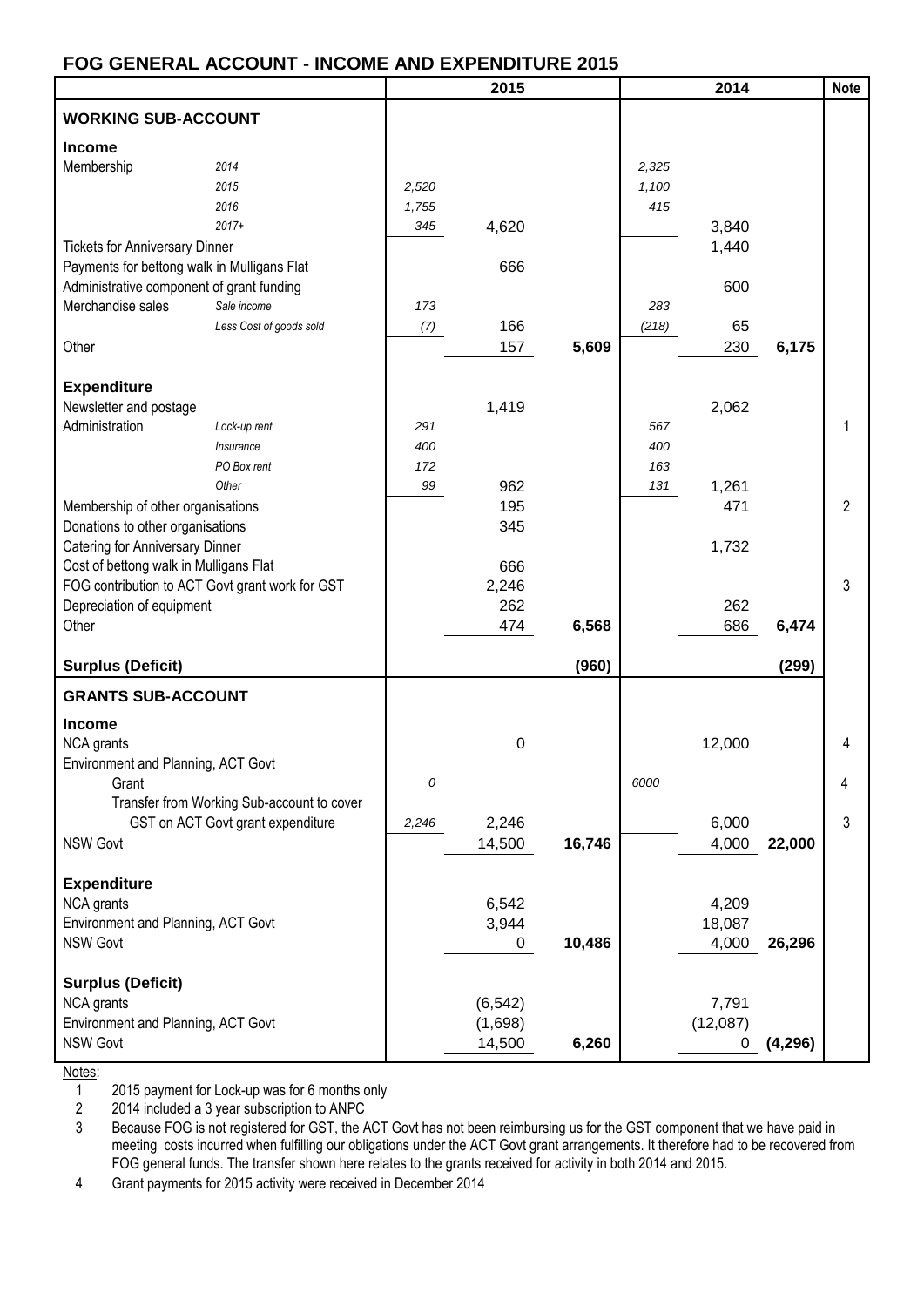# **FOG GENERAL ACCOUNT - INCOME AND EXPENDITURE 2015** (continued)

|                                                                                                                                                          | 2015                              |         | 2014                                     |        | <b>Note</b>    |
|----------------------------------------------------------------------------------------------------------------------------------------------------------|-----------------------------------|---------|------------------------------------------|--------|----------------|
| <b>INVESTMENT FUND SUB-ACCOUNT</b>                                                                                                                       |                                   |         |                                          |        |                |
| <b>Income</b><br>Interest on fixed deposits<br>Bequest<br>Other donations                                                                                | 454<br>0<br>546                   | 1,000   | 501<br>500<br>607                        | 1,608  |                |
| <b>Expenditure</b><br>Spraying at "Poplars"<br>Cooma-Monaro Council for work at Old Cooma<br>Common<br>Deposit into "Friends of Grasslands' Public Fund" | 1,000<br>10                       | 1,010   | 1,000                                    | 1,000  | 1              |
|                                                                                                                                                          |                                   |         |                                          |        |                |
| <b>Surplus (Deficit)</b>                                                                                                                                 |                                   | (11)    |                                          | 608    |                |
| <b>FORUM SUB-ACCOUNT</b>                                                                                                                                 |                                   |         |                                          |        |                |
| <b>Income</b><br><b>Ticket sales</b><br>Sponsorship<br><b>Greening Aust</b><br>ACT Govt - E&P<br>Other                                                   |                                   | 0       | 20,644<br>2,000<br>3,000<br>1,000<br>695 | 24,339 |                |
| <b>Expenditure</b><br>Catering<br>Coach hire<br>Production of proceedings<br>Purchase of plant stock from Greening Australia<br>Other                    | 5,293<br>462<br>330               | 6,085   | 13,463<br>2,605<br>1,275                 | 17,343 | $\overline{2}$ |
| <b>Surplus (Deficit)</b>                                                                                                                                 |                                   | (6,085) |                                          | 6,996  |                |
| <b>GENERAL ACCOUNT TOTALS</b>                                                                                                                            |                                   |         |                                          |        |                |
| <b>Income</b><br>Working Sub-account<br>Grants Sub-account<br>Investment Fund Sub-account<br>Forum Sub-account                                           | 5,609<br>16,746<br>1,000<br>0     | 23,354  | 6,175<br>22,000<br>1,608<br>24,339       | 54,122 |                |
| <b>Expenditure</b><br>Working Sub-account<br>Grants Sub-account<br>Investment Fund Sub-account<br>Forum Sub-account                                      | 6,568<br>10,486<br>1,010<br>6,085 | 24,150  | 6,474<br>26,296<br>1,000<br>17,343       | 51,113 |                |
| <b>Surplus (Deficit)</b><br>Working Sub-account<br>Grants Sub-account<br>Investment Fund Sub-account<br>Forum Sub-account                                | (960)<br>6,260<br>(11)<br>(6,085) | (795)   | (299)<br>(4,296)<br>608<br>6,996         | 3,008  |                |

Notes:

1 Friends of Grasslands' Public Fund does not yet have Government approval but a bank account had to be opened and it required a deposit of at least \$10 to be operational.

2 This purchase is allocated to the Forum account because it was made using the profit generated from sales of Ngunnawal Plant Use provided to the Forum at a very low cost price.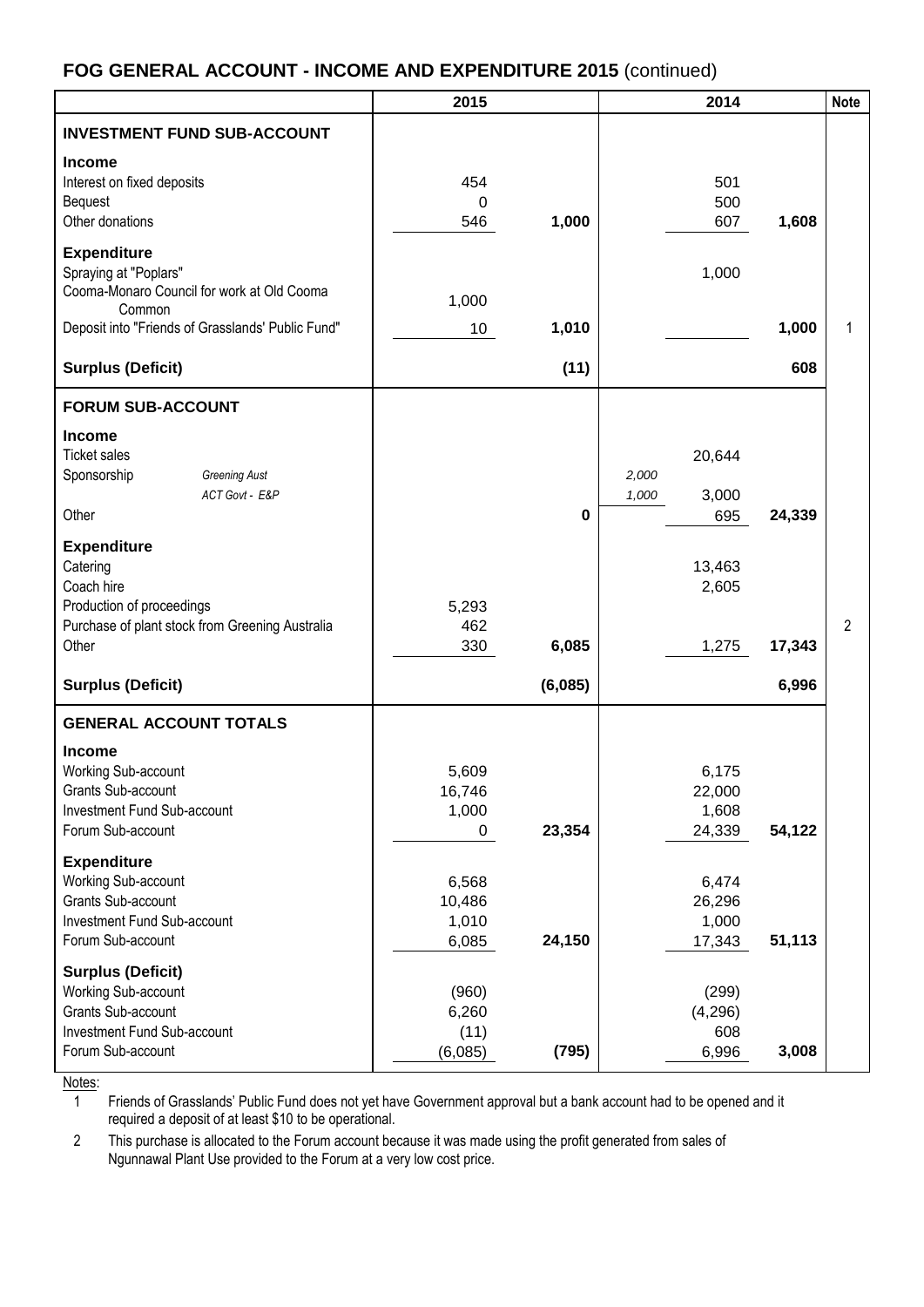## **FOG GENERAL ACCOUNT - BALANCE SHEET, 31 December 2015**

|                                           |                                                 |          | 2015             |        |          | 2014             |        | <b>Note</b>    |
|-------------------------------------------|-------------------------------------------------|----------|------------------|--------|----------|------------------|--------|----------------|
| <b>ASSETS AND LIABILITIES</b>             |                                                 |          |                  |        |          |                  |        |                |
|                                           |                                                 |          |                  |        |          |                  |        |                |
| <b>Assets</b>                             | General account                                 | 8,529    |                  |        | 29,454   |                  |        |                |
| Bank deposits                             | Cash and cheques to be banked                   | 0        |                  |        | 0        |                  |        |                |
|                                           | Term deposits                                   | 25,015   | 33,544           |        | 14,562   | 44,016           |        |                |
|                                           |                                                 |          |                  |        |          |                  |        |                |
| Accounts receivable                       | From Publication Acc                            | 70       |                  |        | 599      |                  |        |                |
|                                           | Other                                           | 14,500   | 14,570           |        | 330      | 929              |        |                |
|                                           |                                                 |          |                  |        |          |                  |        |                |
| Merchandise stocks                        | Beginning of year                               | 647      |                  |        | 765      |                  |        |                |
|                                           | <b>Plus Purchases</b>                           | 0        |                  |        | 308      |                  |        |                |
|                                           | Less Cost of goods sold                         | (7)      |                  |        | (344)    |                  |        |                |
|                                           | Less Cost of goods given away / written down    | 0        | 640              |        | (83)     | 647              |        |                |
| Depreciable equipment                     | Beginning of year                               | 666      |                  |        | 928      |                  |        |                |
|                                           | <b>Plus Purchases</b>                           | 0        |                  |        | 0        |                  |        |                |
|                                           | Less depreciation                               | 262      | 404              | 49,158 | 262      | 666              | 46,257 | $\overline{2}$ |
|                                           |                                                 |          |                  |        |          |                  |        |                |
| <b>Liabilities</b>                        |                                                 |          |                  |        |          |                  |        |                |
| Payments pending                          |                                                 |          |                  | 4,000  |          |                  | 304    |                |
| <b>Net assets</b>                         |                                                 |          |                  | 45,158 |          |                  | 45,953 |                |
| <b>ACCUMULATED FUNDS</b>                  |                                                 |          |                  |        |          |                  |        |                |
| Funds at start of year                    |                                                 |          |                  |        |          |                  |        |                |
| Working Sub-account                       |                                                 |          | 13,973           |        |          | 14,273           |        |                |
| Grants Sub-account                        | <b>NCA</b> grants                               | 12,484   |                  |        | 4,693    |                  |        |                |
|                                           | Environment and Planning, ACT Govt              | 1,642    |                  |        | 13,729   |                  |        |                |
|                                           | <b>ActewAGL</b>                                 | 250      |                  |        | 250      |                  |        |                |
|                                           | NSW Lands and Environment - for OCC             | 0        | 14,376           |        | 0        | 18,673           |        |                |
| Investment Fund Sub-account               |                                                 |          | 10,608           |        |          | 10,000           |        |                |
| Forum Sub-account                         |                                                 |          | 6,996            | 45,953 |          | 0                | 42,945 |                |
|                                           |                                                 |          |                  |        |          |                  |        |                |
| <b>Current year surplus (deficit)</b>     |                                                 |          |                  |        |          |                  |        |                |
| Working Sub-account<br>Grants Sub-account | <b>NCA</b> grants                               | (6, 542) | (960)            |        | 7,791    | (299)            |        |                |
|                                           | Environment and Planning, ACT Govt              | (1,698)  |                  |        | (12,087) |                  |        |                |
|                                           | ActewAGL                                        | 0        |                  |        | 0        |                  |        | 3              |
|                                           | NSW Lands and Environment - for OCC             | 14,500   | 6,260            |        | 0        | (4,296)          |        |                |
| Investment Fund Sub-account               |                                                 |          | (11)             |        |          | 608              |        |                |
| Forum Sub-account                         |                                                 |          | (6,085)          | (795)  |          | 6,996            | 3,008  |                |
|                                           |                                                 |          |                  |        |          |                  |        |                |
| <b>Total accumulated funds</b>            |                                                 |          |                  |        |          |                  |        |                |
| Working Sub-account                       |                                                 |          | 13,014           |        |          | 13,973           |        |                |
| Grants Sub-account                        | <b>NCA</b> grants                               | 5,942    |                  |        | 12,484   |                  |        |                |
|                                           | Environment and Planning, ACT Govt              | (56)     |                  |        | 1,642    |                  |        |                |
|                                           | ActewAGL<br>NSW Lands and Environment - for OCC | 250      |                  |        | 250      |                  |        |                |
| Investment Fund Sub-account               |                                                 | 14,500   | 20,636<br>10,597 |        | 0        | 14,376<br>10,608 |        |                |
| Forum Sub-account                         |                                                 |          | 911              | 45,158 |          | 6,996            | 45,953 |                |
|                                           |                                                 |          |                  |        |          |                  |        |                |

Notes:

1 Accounts receivable of \$14,500 at end 2015 is for NSW Government grant only invoiced at end December 2015

2 In the 2014 report, the 2014 end of year value for depreciable assets was incorrectly reported as \$404 instead of \$666. Therefore all relevant 2014 totals have been adjusted by \$262 in this report

3 There has been no activity on the ActewAGL grant for several years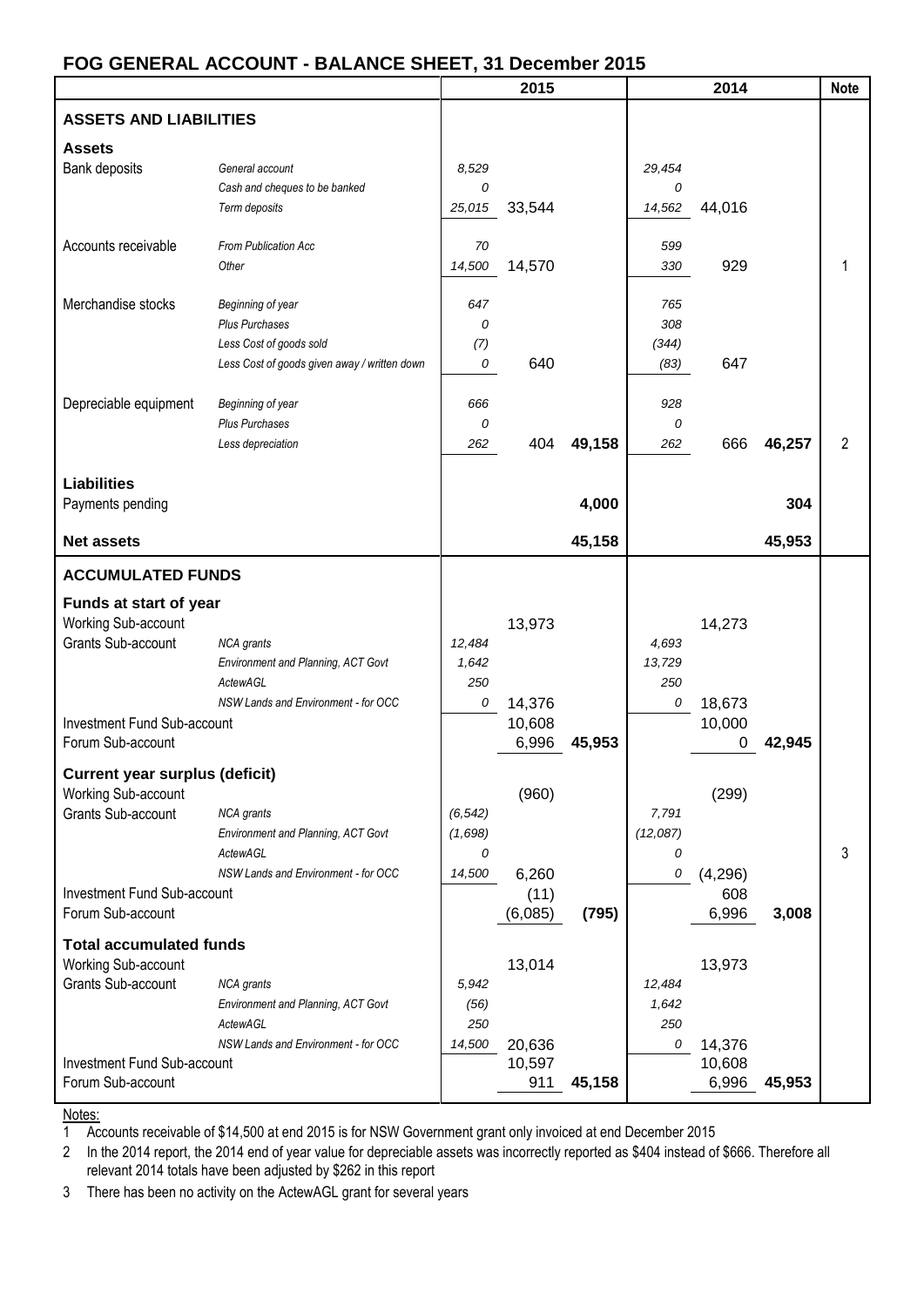# **FOG PUBLICATIONS ACCOUNT - INCOME AND EXPENDITURE 2015**

|                                                                                                                                                                                                                         |                             |         | 2015                          |           |          | 2014                |          | <b>Note</b> |
|-------------------------------------------------------------------------------------------------------------------------------------------------------------------------------------------------------------------------|-----------------------------|---------|-------------------------------|-----------|----------|---------------------|----------|-------------|
| <b>Income</b>                                                                                                                                                                                                           |                             |         |                               |           |          |                     |          |             |
| Book sale income                                                                                                                                                                                                        | Grassland Flora sales       | 1,728   |                               |           | 3,545    |                     |          |             |
|                                                                                                                                                                                                                         | <b>Woodland Flora sales</b> | 3,926   |                               |           |          |                     |          |             |
|                                                                                                                                                                                                                         | Other sales                 | 18      |                               |           | 15       |                     |          |             |
|                                                                                                                                                                                                                         | Less Cost of goods sold     | (4,003) | 1,669                         |           | (1, 537) | 2,023               |          |             |
| Other income                                                                                                                                                                                                            |                             |         | 110                           |           |          | 1,303               |          |             |
| Postage and handling charges                                                                                                                                                                                            |                             |         | 583                           | 2,362     |          | 135                 | 3,460    |             |
| <b>Expenditure</b><br>Woodland Flora Grant authoring and manuscript preparation<br>Postage and handling costs<br>Lock-up hire and other costs<br>Complimentary copies of Woodland Flora provided to<br>contributors etc |                             |         | 26,020<br>1,638<br>301<br>493 |           |          | 4,666<br>812<br>617 |          |             |
| Other books given away or written off                                                                                                                                                                                   |                             |         | 58                            | 28,509    |          | (92)                | 6,003    |             |
| <b>Surplus (Deficit)</b>                                                                                                                                                                                                |                             |         |                               | (26, 147) |          |                     | (2, 542) |             |

Notes:

1 Books given away or written off in 2014 is negative \$92 because extra stocks were located at stocktake and it has not been possible to reconcile recorded sales and previous stocktake figures

## **FOG PUBLICATIONS ACCOUNT - BALANCE SHEET, 31 December 2015**

|                                            |                                              |         | 2015      |           |          | 2014    |          | <b>Note</b> |
|--------------------------------------------|----------------------------------------------|---------|-----------|-----------|----------|---------|----------|-------------|
| <b>ASSETS AND LIABILITIES</b>              |                                              |         |           |           |          |         |          |             |
| <b>Assets</b>                              |                                              |         |           |           |          |         |          |             |
| <b>Bank deposits</b>                       | <b>FOG Publications account</b>              | 20,600  |           |           | 59,096   |         |          |             |
|                                            | Cash and cheques to be banked                | 0       | 20,600    |           | 0        | 59,096  |          |             |
| Accounts receivable                        |                                              |         | 2,170     |           |          | 240     |          |             |
| Book stocks                                | Beginning of year - Grassland Flora          | 5,900   |           |           | 7,341    |         |          |             |
|                                            | Beginning of year - Other                    | 104     |           |           | 108      |         |          |             |
|                                            | Plus Purchases - Woodland Flora              | 15,240  |           |           | 0        |         |          |             |
|                                            | Less Cost of goods sold                      | (4,003) |           |           | (1, 537) |         |          |             |
|                                            | Less Cost of goods given away / written down | (551)   | 16,691    | 39,461    | 92       | 6,004   | 65,341   |             |
| <b>Liabilities</b>                         |                                              |         |           |           |          |         |          |             |
| Payments pending                           | To General Account                           | 70      |           |           | 599      |         |          |             |
|                                            | Other                                        | 1,118   | 1,189     | 1,189     | 321      | 920     | 920      |             |
| <b>Net assets</b>                          |                                              |         |           | 38,272    |          |         | 64,421   |             |
| <b>ACCUMULATED FUNDS</b>                   |                                              |         |           |           |          |         |          |             |
| Funds at start of year                     |                                              |         |           |           |          |         |          |             |
| Grassland Flora grant fund                 |                                              |         | 10,439    |           |          | 10,439  |          |             |
| Woodland Flora grant fund                  |                                              |         | 33,952    |           |          | 38,618  |          |             |
| Other                                      |                                              |         | 20,030    | 64,421    |          | 17,906  | 66,963   |             |
| <b>Current year surplus (deficit)</b>      |                                              |         |           |           |          |         |          |             |
| Grassland Flora grant fund                 |                                              |         | $\Omega$  |           |          | 0       |          |             |
| Woodland Flora grant fund                  |                                              |         | (26, 020) |           |          | (4,666) |          |             |
| Other                                      |                                              |         | (127)     | (26, 147) |          | 2,124   | (2, 542) |             |
| <b>Total accumulated funds</b>             |                                              |         |           |           |          |         |          |             |
| Grassland Flora grant fund                 |                                              |         | 10,439    |           |          | 10,439  |          |             |
| Woodland Flora grant fund                  |                                              |         | 7,932     |           |          | 33,952  |          |             |
| Other (including -\$2 rounding adjustment) |                                              |         | 19,901    | 38,272    |          | 20,030  | 64,421   |             |

Notes:

1 Books given away or written off in 2014 is negative \$92 because extra stocks were located at stocktake and it has not been possible to reconcile recorded sales and previous stocktake figures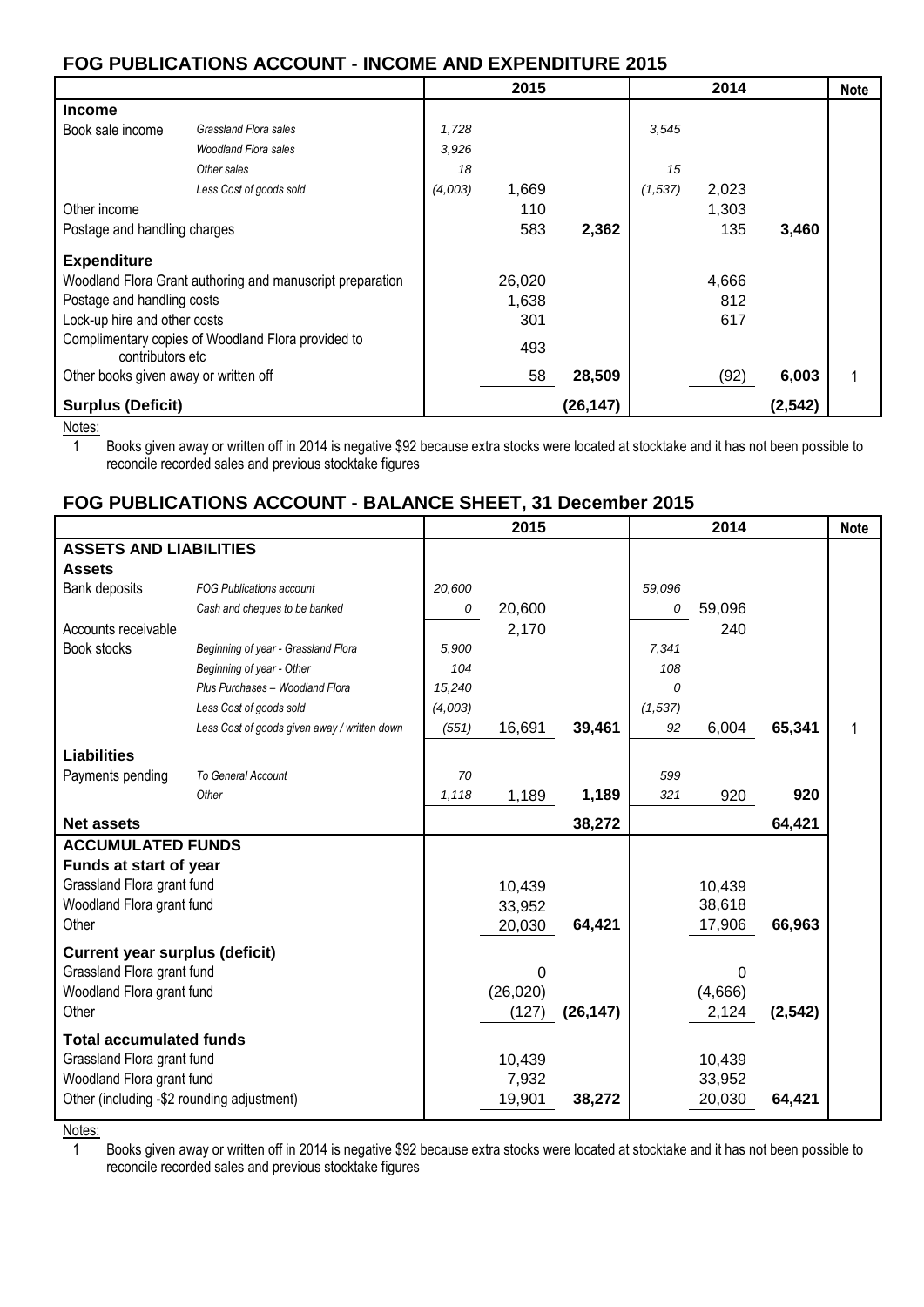## <span id="page-9-0"></span>**Sales (Sarah Sharp)**

*Woodlands Flora a field guide to the Southern Tablelands* by Sarah Sharp, Rainer Rehwinkel, Dave Mallinson and David Eddy was published on 16 December 2015. By 31 December 270 copies had been distributed. The copies sold at the introductory price of \$20 until the end of January 2016. Prices are now set at \$20 for members, \$25 for non-members and \$15 each by the box or for trade orders.

*Grassland Flora* continues to sell with 138 copies distributed during the year (noting that it has been on sale now for 18 years, with more than 12,000 copies distributed in that time). The accounts for these sales are in Leon's Treasurer's report. Grassland Flora sells for \$20, with a price of \$12 each by the box or trade orders.

As previously, the books are sold for not much more than cost price, and profits gained are used to produce more educational resources. In the first instance profits will be used to pay for further print-runs of the Woodland Flora.

I thank all those who helped this year with facilitation of sales, and especially to those that so efficiently prepared 70 parcels of books ready for posting in one morning on 17 December.

# <span id="page-9-1"></span>**MEMBERSHIP (Isobel Crawford)**

Membership was up in 2015, from 200 members to 207 members. We welcomed 10 new members during the year, and one new life member, taking our total of life members to two, and honorary members remains at one. 123 of these members reside in ACT, 70 in NSW, nine in Victoria, two in Tasmania, two in Queensland and one in Germany. It is great that we have members out of our home region, the Southern Tablelands, and of course welcome your input into our newsletter or suggestions for activities in your parts of the country.

# <span id="page-9-2"></span>**ADVOCACY**

## <span id="page-9-3"></span>**Advocacy Group (Naarilla Hirsch)**

In 2015 we saw fewer development proposals and other public consultation opportunities relating to grassy ecosystems than in previous years – the Advocacy Group has just 16 submissions in this year. Again, these covered a range of conservation issues and proposals. Major concerns during the year included the NSW Draft State Planning Framework for Travelling Stock Reserves (TSRs), the development proposed at the Canberra brickworks, and various matters relating to the Commonwealth's EPBC Act and to the National Capital Plan.

A presentation titled *Urban planning issues for grasslands in the ACT region* was made to the Myer grassland symposium in Canberra in May. This was based on FOG's experiences in advocacy for our native grasslands.

A significant role of the Advocacy Group is networking with other environmental and community groups. Advocacy group members attend meetings of groups such as Bush on the Boundary and the Conservation Council's Biodiversity Working Group. We continue to attend a number of different presentations and community consultation meetings concerning conservation matters (including the Murrumbidgee to Googong (M2G) pipeline Environmental Reference Group), and to meet with Canberra Airport Group and the Riverview Group (about development of West Belconnen).

During this year we have been able to follow through with several issues of concern to the Advocacy Group, sometimes in conjunction with the Conservation Council. We met with ACT Government staff concerning possible advanced offset sites. We have written to the ACT Government with concerns about the ACT's weeds budget and the effect on our grassland reserves. We are also following through on the outcomes of various offsets for developments impacting on grasslands in the past.

Early in 2016 the Advocacy Group held its annual meeting to discuss priorities and other tasks for the year. New priorities include the upcoming revision of the ACT's grassland conservation strategy, lobbying for the upcoming ACT and federal elections, and the new listing for NTG in the southern tablelands. The Group will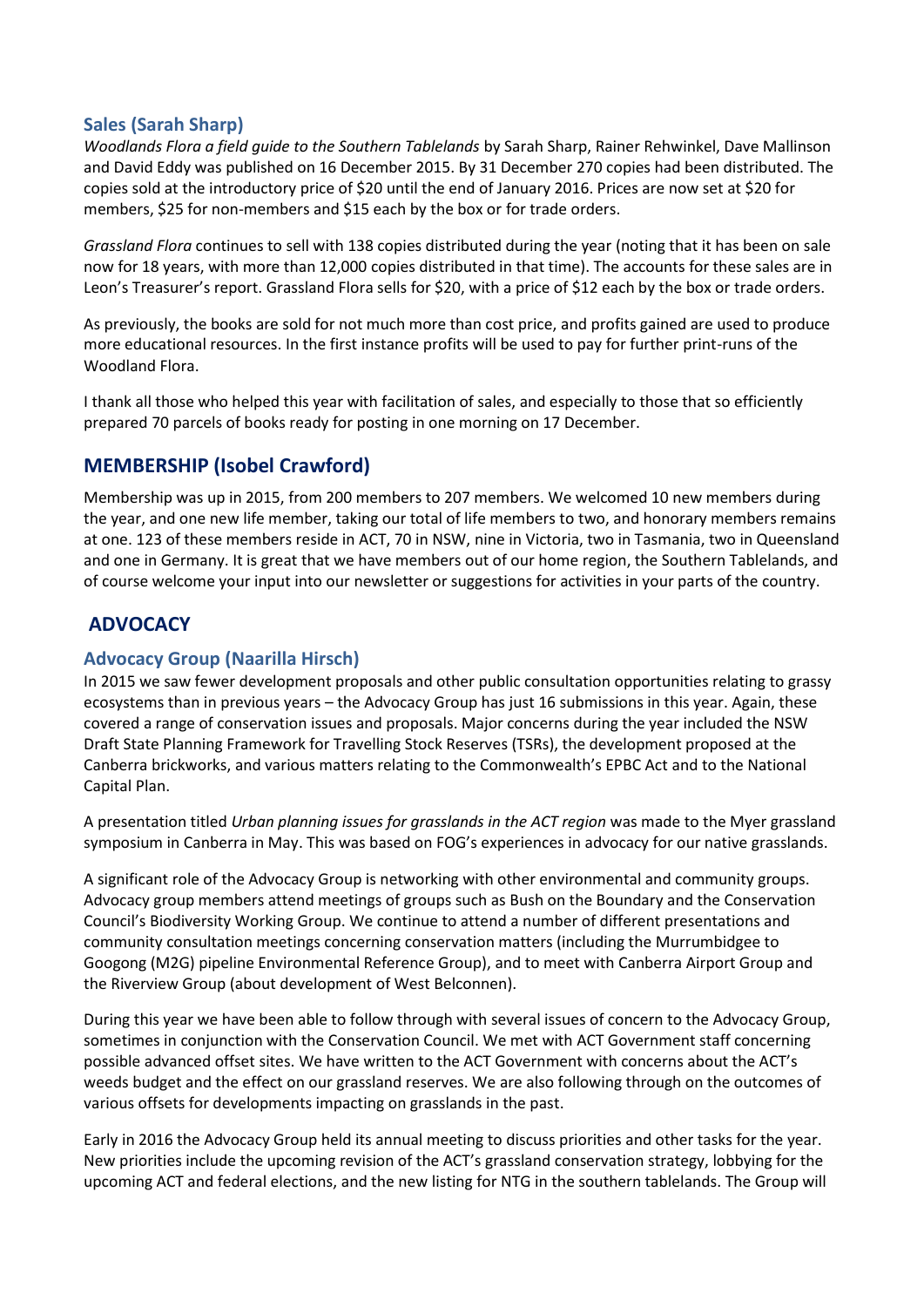continue to work on older issues including the state of NTG areas in the ACT, offsets, weeds, and several sitespecific priorities such as West Belconnen, the eastern broadacre area, the NCA sites and Molonglo.

Advocacy Group membership is going through some changes – Kris Nash has left the group and Ross Dennis and Ann Milligan have joined. One area the current group lacks expertise is our knowledge of NSW environmental legislation and processes. Any member who could assist us in filling this gap should contact Naarilla Hirsch. What we have achieved this year would not have been possible without the contributions of all group members and, for the TSR submission, several other FOG members.

## <span id="page-10-0"></span>**Conservation Council Biodiversity Working Group (Sarah Sharp and Tony Lawson)**

Tony and Sarah have continued to represent FOG on the Conservation Council's Biodiversity Working Group. This meets once a month. Naarilla as the FOG Advocacy Group coordinator gets all notices and minutes and sometimes attends, as have other FOG committee members at times. The BWG is an extremely important network to be involved in, with the exchange of concerns, ideas and knowledge, as well as sharing the load of providing input to submissions or other matters. The main issues covered in 2015 were:

- Planning: West Belconnen (Riverview) development; Molonglo; North Gungahlin Strategic Environmental Assessment; Yarralumla Brickworks; Eastern Broadacre Plan, Williamsdale Solar Farm and the Ginninderra Field Station.
- Offsets: discussions with Government with representatives from the Cons Council and FOG
- Government biodiversity monitoring program development
- Weeds budgets

## <span id="page-10-1"></span>**Bush on the Boundary**

Bush on the Boundary was initially established in 2006 to provide a forum for exchange of information on biodiversity conservation with reference to nature reserves in Gungahlin and surrounding urban developments. Since then three other BOB groups were established. Molonglo BOB was established in 2010, North Watson BOB later (FOG is not involved in this one) and West Belconnen in 2015. They are an effective means to share information in an open forum, enabling an exchange of ideas and information and frankly discuss issues of common concern. No minutes are taken, and some matters discussed are in confidence.

#### **Molonglo (Sarah Sharp)**

<span id="page-10-2"></span>While we remained all year anxiously waiting to see the Draft Plan of Management for Molonglo Reserve we had several very interesting trips out to parts of the corridor, to see the works being done to both protect the natural assets and provide opportunities for people to visit this area of the ACT. What became clear to me personally is how beautiful this part of the world is, and if there is one advantage to be gained from this complex and controversial development, is that of being able to access this area, hopefully with minimal impact on the ecology – a somewhat optimistic hope. There is a great deal of effort going in to make access appealing and encourage people to respect and care for the environment. There is also very impressive research going into enhancing and extending habitat for the Pink-tailed Worm-lizard and improvement of existing riparian and dryland habitat through weed control.

#### **West Belconnen (Barbara Payne)**

<span id="page-10-3"></span>This reference group was established in 2015 to provide: a forum for information exchange, knowledge sharing and sharing of resources that assist biodiversity conservation at the urban bush interface, with a particular focus on urban development in close proximity to areas of high conservation value; and input into the development process with the aim of avoiding environmental impacts before they arise. It also aims to facilitate access to knowledge, expertise, and resources to add value to research, education and on-ground rehabilitation projects.

Membership of the Group includes representatives from the Land Development Agency, Conservation Council ACT Region, Strathnairn Arts Centre, Ginninderra Falls Association, Belconnen Community Association, Aboriginal interests, rural interests, Friends of Grasslands, Canberra Ornithologists, Ginninderra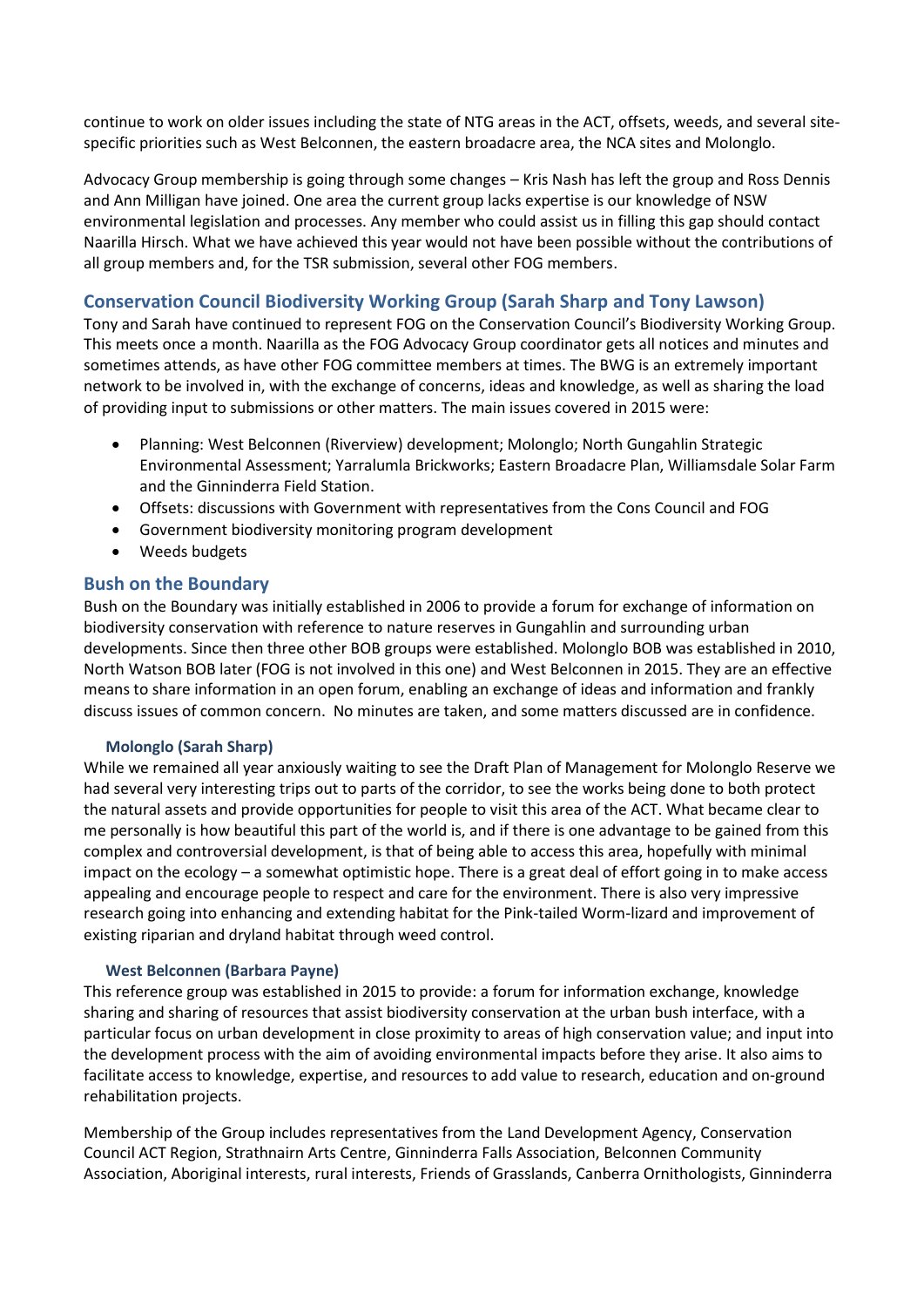Catchment Group and the Riverview Group. The current FOG representative is Barbara Payne. John Fitz Gerald is the reserve representative.

The Group has met each month since August 2015. Naarilla Hirsch attended the first meeting and Barbara Payne has attended all subsequent meetings except February 2016. It was agreed early on that meetings would be conducted under 'Chatham House Rules'. This report will therefore be brief. The Group has had very open discussions about the strategic directions for the development and the establishment of the Trust for the Development. Other matters discussed include the Reserve Management Plan, community engagement and community education, the Recreational Trails Master Plan, the Multipurpose Centre and the Landscape and Open Space Strategy. The Group has also received a report from the Ginninderra Falls Biodiversity Working Group.

## <span id="page-11-0"></span>**Kosciusko to Coast (John Fitz Gerald)**

K2C in 2015 restructured its activities in view of major change where long-term funding for K2C's Facilitator position via the Greater Eastern Ranges Initiative came to an end. The future for K2C will depend heavily on successes with grant application, and fortunately there was some in the second half of 2015. Also Facilitator Lesley Peden performs many assessments of Land for Wildlife for individual property owners and this has helped to keep K2C as a visible partnership. The major K2C Grassland project with the Myer Foundation was completed and acquitted in 2015. FOG had been an active partner throughout this 3-year exercise. One of the final events in the project was the Native Grasslands Sustainability Symposium held in Canberra - its success was a great tribute to the skills and energies of Kathryn Wells, the project's Facilitator. Many FOG members enjoyed taking part in this Symposium and interacting with Grasslands experts from across South-Eastern Australia. A second area of close interaction between FOG and K2C was the inception of a local Friends group and of managed conservation activity at Yass Gorge. Significant on-ground work will start in these grasslands in 2016.

# <span id="page-11-1"></span>**ACTIVITIES**

### <span id="page-11-2"></span>**Activities Program (David Crawford, Margaret Ning, Paul Archer, Ann Milligan)**

After the 2015 AGM, four committee members volunteered to form a FOG Activities team (A-team). We enthusiastically set out to plan a year-full of visits and meetings that might explore a range of aspects of grasslands.

First, thanks to John Fitz Gerald's prior arrangement, an early May morning was spent clearing invasive shrubs beside the lovely Poplars Grassland in the NSW part of Jerrabomberra. Several members of FOG tucked into the thickets of woody weeds adjacent to the 'good' grassland, and helped make quite a difference, in a very satisfying few hours.

As well, 13 other FOG activities have been run between May 2015 and March 2016, and all have been well attended. During 11 of these, FOG members and guests have walked/listened at, and/or surveyed, grassy sites in the region. The other two activities have been the annual mid-winter talks and tea in mid-July, and an end-of-year picnic in mid-December.

We made three walk/survey visits to Umbagong Blue Devil Grassland in Latham ACT – in late May, early September and late November – with the aim of observing how the forbs and grasses change in response to season and conditions. In October, FOG members also enjoyed three visits to sites in NSW: first, Lake Bathurst near Tarago (also visited in 2014), with its unusual lakebed species; next, several roadsides and cemeteries north and west of Taralga, partly in search of Buttercup Doubletail Orchids; and third, FOG member David Johnson's property between Bywong and Bungendore. A rather different walk was the members-only 'Bettongs walk' where we joined Kate Grarock of the Woodlands & Wetlands Trust at Mulligans Flat one evening in August. The two most recent activities have been a visit in February to Dr Ken Hodgkinson's experimental plots in Evatt ACT where burning and mowing are restoring native grassland, and an early March exploration of invertebrates living in the grassland and eucalypts at Yarramundi Reach.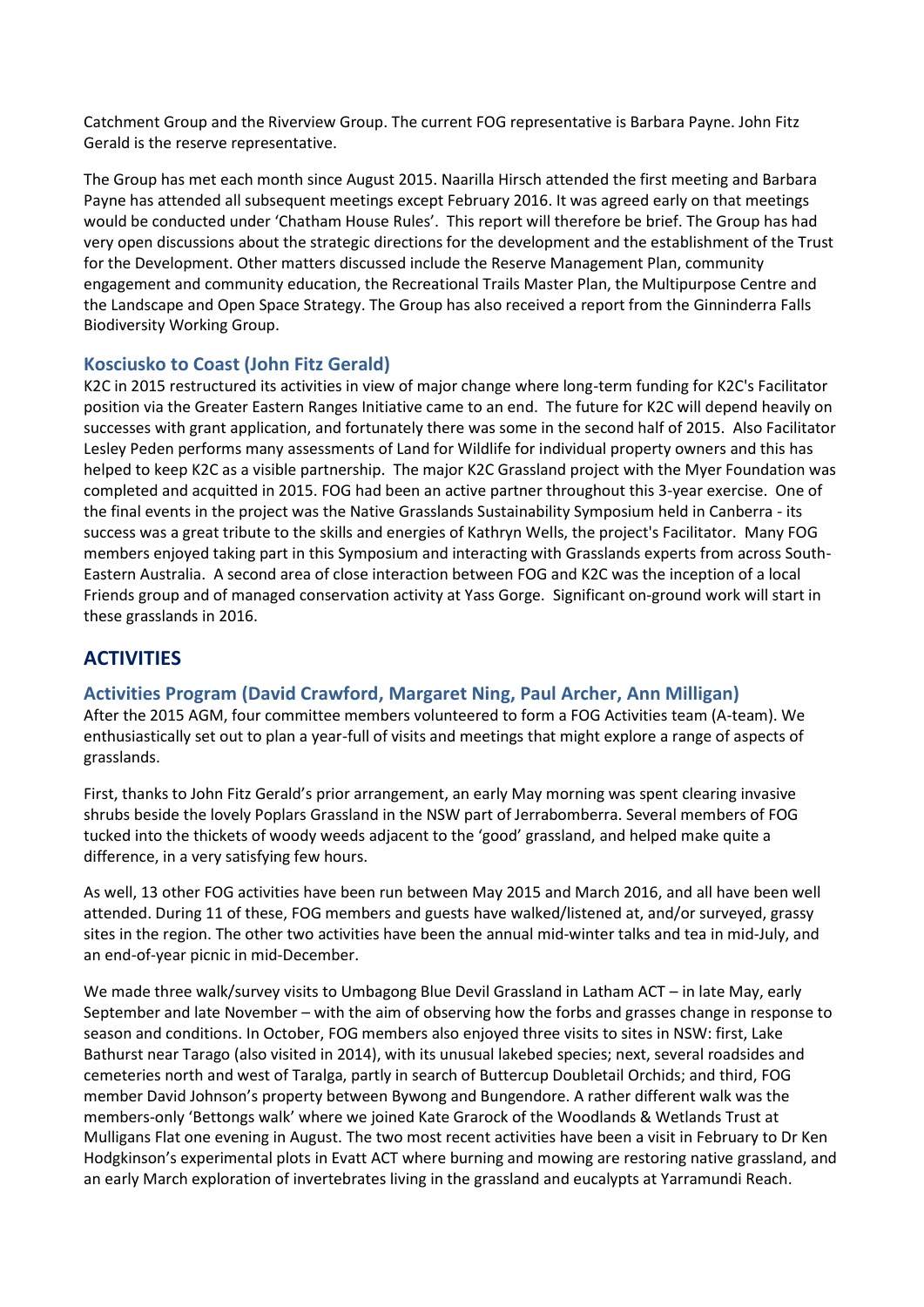FOG arranged a public walk in Stirling Park, in support of ACT Tree Week in late July, with Sarah Sharp speaking about FOG's work there, and Steve Thomas (of Friends of ACT Trees) and Wally Bell, respectively, speaking about the area's trees and its Aboriginal heritage. The FOG annual public 'wildflower walk' took place as usual in mid-November.

At the mid-July talks at Mugga Mugga Education Centre we welcomed Dr Annie Lane (ACT Conservator of Flora and Fauna) and FOG member Andrew Zelnik as speakers. Finally, we celebrated the end of the year with an indoor BYO 'picnic' on a wet night in mid-December at Jerrabomberra Wetlands – which also served as a quiet and informal but well-attended launch of *Woodland Flora*.

Sincere thanks to all our speakers, leaders and hosts at these activities, and to all the members and guests who have come along to enjoy them and show they were worth running.

## <span id="page-12-0"></span>**National Capital Authority projects (Jamie Pittock)**

FOG continued its efforts during the year to improve the conservation status of grassy ecosystems on national lands managed by the National Capital Authority (NCA) in central Canberra, namely Stirling Park (52 ha; Yarralumla), including subsidiary sites at Scrivener's Hut and Attunga Point, as well as at Yarramundi Reach (23 ha; Acton). The NCA has supported FOG with a grant \$6,000 in 2015 to support work parties with training, plants, herbicides and equipment.

Our work also benefitted from a \$6,000 grant for 2014-15 from the ACT Regional Delivery of the National Landcare Program administered by the ACT Environment and Planning Directorate, titled "Restoration of Grassy Ecosystems and Endangered Species Habitat in Central Canberra." FOG contributed nearly \$21,000 in volunteer labor to the project, along with nearly \$50,000 in management activities by the NCA and Rural Fire Service.

These funds enabled FOG to significantly enhance weed control and revegetate strategic areas at Yarramundi Reach and Stirling Park. FOG volunteers contributed 676 hours work in 2015, for a total of nearly 5,200 since 2009. An estimated 1053 m<sup>3</sup> of woody weeds were felled in 2015 (aided by the expanded FOG fleet of two chainsaws), for a total of 4393  $m^3$  since 2009. FOG also supported work by the Molonglo Catchment Coordinating Committee and Ngunawal traditional owners to restore a small, contiguous area of ACT government held woodland at the eastern end of Stirling Park, crudely known as 'section 128'. FOG thanks the NCA and the ACT Environment and Planning Directorate for their strategic support.

Work on the sites has focused on weed control, maintaining and enhancing plantings, and monitoring the effectiveness of these interventions. We are making great progress in removing woody weeds at Stirling Park and completed the first cut over of Stirling Ridge at the work party in February 2016. Monitoring at Yarramundi Reach and Stirling Park shows an ongoing reduction in woody weed cover but mixed results for herbaceous weeds. Sadly the spring and summer of 2015-16 been bountiful growing season for African Lovegrass, Blackberry and St John's Wort.

FOG welcomes the NCA's ongoing management activities, including a timely revision of the 2009 ecological management plan (to be finalized in 2016) for these lands and consultation over future environmental works. FOG was concerned, however, that the 2015 revision of the National Capital Plan failed to improve the protection afforded the natural heritage values of these lands despite FOG's entreaties.

<span id="page-12-1"></span>Priorities for 2016 include completing the first pass at woody weed removal at Stirling Park, a new approach to weed management at Yarramundi Reach and supporting implementation of the NCA's new ecological management plan. Further efforts are also needed to legally protect the sites.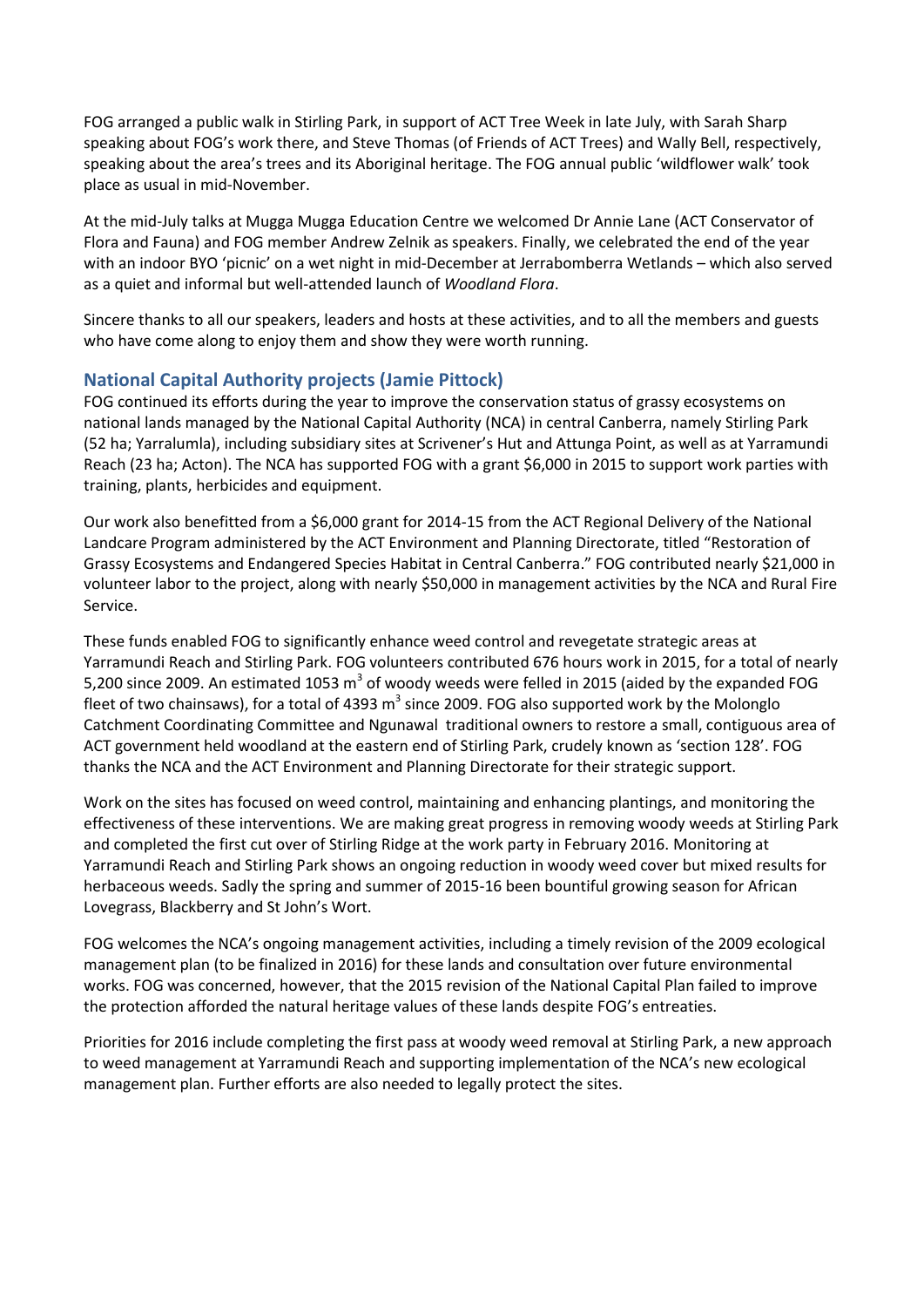## **Hall Cemetery (John Fitz Gerald)**

Four work mornings were once again held throughout the year in the grassy woodland block surrounding Hall Cemetery, involving a total of around 70 volunteer-hours. Continuing the trend of recent years, little effort was needed for large woody weeds - a few tenacious Briar Roses and Hawthorns were the exceptions. Instead, control focused on fleshy weeds including various Thistles, Plantain, Cleavers and Capeweed via both physical removal and herbiciding. The persistence of the Cleavers is particularly annoying. In addition areas of exotic grasses are further pushed back by attacks on Phalaris, Perennial Rye and Tall Fescue, but this is a big job. The exotic grass flowering was huge this year including the species above together with Yorkshire Fog, Giant Brome and Sweet Vernal, so a lot of new germination is likely in future years. Finally, areas under our steadily growing Bursarias are regularly maintained to keep cover low.

Hall Cemetery has become one of the sites specified in the fantastic Canberra Nature Map website and mobile phone app. By mid-Feb 2016, 90 sightings had been logged of 55 species:- 29 plants, 24 birds and 2 fungi with a total of 9 non-native exotics included. Spiders, insects, moths, mammals, ..... are yet to be added!

### <span id="page-13-0"></span>**Cooma Grassland project (Margaret Ning)**

All had been quiet on the OCCGR front until the middle of 2016 when FOG began the process of applying for a \$32,000 Local Land Services (LLS) grant to pay contractors to target the ever-encroaching St John's Wort (SJW) (*Hypericum perforatum*) and African Lovegrass (ALG) (*Eragrostis curvula*) on OCCGR. Hopefully, by continuing our earlier fight against those weeds the populations of the Monaro Golden Daisy (MGD)(*Rutidosis leiolepis*) that occur on OCCGR and two nearby sites would be protected for longer.

LLS funding for the three year project also provides for monitoring the weed populations and MGD annually, and conducting three field days. Like all grant applications, the process of securing the grant took some time, with several levels of applications involving liaison with a number of people. The satisfying news that we had been successful with our application came in September 2015, although there were still some documents to prepare after that, and the money has not yet arrived.

The idea is to undertake best practice weed management for the Wort and Lovegrass, and to document and communicate the results. The monitoring methods were developed with Rainer Rehwinkel to be consistent with what has been used by Office of Environment and Heritage for monitoring weeds and threatened species, and will be repeated every year at the same time. The initial monitoring was undertaken in early January.

As of the second week of February, this year's spraying commenced for a couple days but was suspended when the contractor told our contact in Council that the Wort still needed to grow a bit more to become more evident. The main issue that we wish to see, as best practice, is that care is taken to prevent overspraying but to also ensure all the weeds are treated. I have discussed our strategy with the contractors, and explained that we would like them to pursue the SJW and ALG from a closer range than they may normally do things. They know that we realise the job will take longer if this care is taken, thus costing more, but we wish to demonstrate that better outcomes will be achieved as a result. We shall spend nearly half of the total spraying budget in this first year in an attempt to hit the SJW and ALG hard, prioritising the areas where the MGD is present. The amounts spent on contractors will be reduced in each of the following years, as fewer weeds recover.

Once we have something to communicate to the world, we shall conduct our first field day.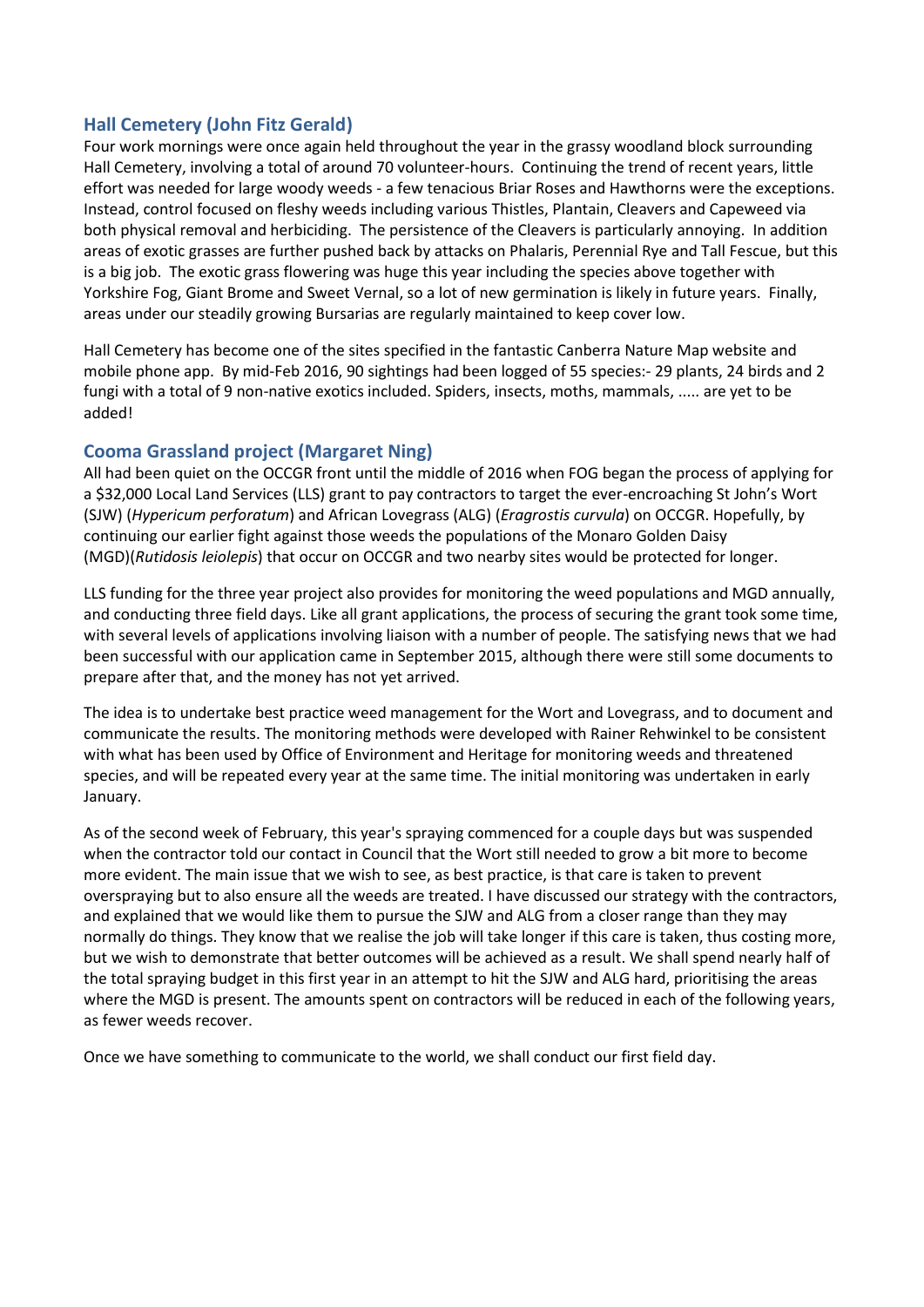## <span id="page-14-0"></span>**Scottsdale Monitoring (Linda Spinaze)**

Wednesday 11th November was the date decided upon for the annual Scottsdale Monitoring event for 2015. The forecast was for rainy periods, so we were prepared!

We have monitored these particular sites since 2009, to assess whether African Lovegrass is decreasing or increasing relative to the native population, to identify patterns of dominance across the transect over time, and to assess whether ALG is regenerating or senescing over time.

We have 9 sites to monitor, and we need high vehicles to be able to access some of them. Fortunately for us, this year Matt Appleby was not only available to assist us on the day, but he had monitored 2 of the sites the day before, thus lessening our load on the Wednesday.

Thanks to John Fitzgerald for assisting on the day, and taking home and transferring all the data and photographs. And also thanks to Margaret Ning, Geoff Robertson, Nola McKeon, Jo Walker, Julie Lindner and Ros Wallace for doing the monitoring on the day.

Fortunately those umbrellas didn't need to be used too often during the day!

## <span id="page-14-1"></span>**COMMUNICATION**

## <span id="page-14-2"></span>**Website (Richard Bomford)**

The FoG website operated smoothly over the past year, with no major changes. The principal new pages were the proceedings of the 2014 FoG Forum, *Grass half full or grass half empty?* which were added late in the year and into 2016. Other additions were FoG newsletters and advocacy submissions, which are added as they become available.

In 2015 there were around 27,000 visitors, who downloaded 31 GB of data from the website; over 90% of visits were for less than 30 seconds. The most popular web pages were 'grasslands' (7,900 views), the home page (7,700) and 'Grasses of NSW' (3,300), followed by the March 2011 newsletter (2,900). The most popular document downloads were the 2014 Forum final notice (1,900 downloads), Plant communities classification version 1.1 (1,300), and a DPI pasture management brochure (900). The Golden Sun Moth report remains popular (700 downloads).

The website continued to be hosted by HostBig and the domain was registered through OnlyDomains, with email provided by Google.

### <span id="page-14-3"></span>**Newsletter (Ann Milligan, editor)**

Six issues of the bi-monthly newsletter were produced during 2015–16, each one comprising 14 pages of news, reports and contributed articles.

The newsletters advertised upcoming activities (such as visits to sites, or the mid-winter talks) and workparties at particular grassland sites; and later reported what had been done. Advocacy is an important part of FOG's existence, and each newsletter issue included a summary of submissions made (which are in full on the website). A new feature this year was a regular report on what FOG Committee members do.

We benefited from a steady supply of interesting stories (and a poem) from members, and your wonderful photos, including the ultra-close-ups John Fitz Gerald has been taking this year at the ANBG. Among the range of contributions were Michael Bedingfield's regular articles, which introduced us to three grassland birds and four insects. Five articles from Janet Russell gave insights to grassland species' behaviour in her garden, and Jenny Liney, Curator of the Wallace Herbarium at the Eurobodalla Regional Botanic Garden, sent in articles and photos on Wild Sorghum and Barbed Wire Grass.

It is pleasing (to this editor) that more members are taking up the offer of receiving emailed newsletters (with or without printed copies as well), thereby seeing the beautiful photos in colour. Of course, we all can